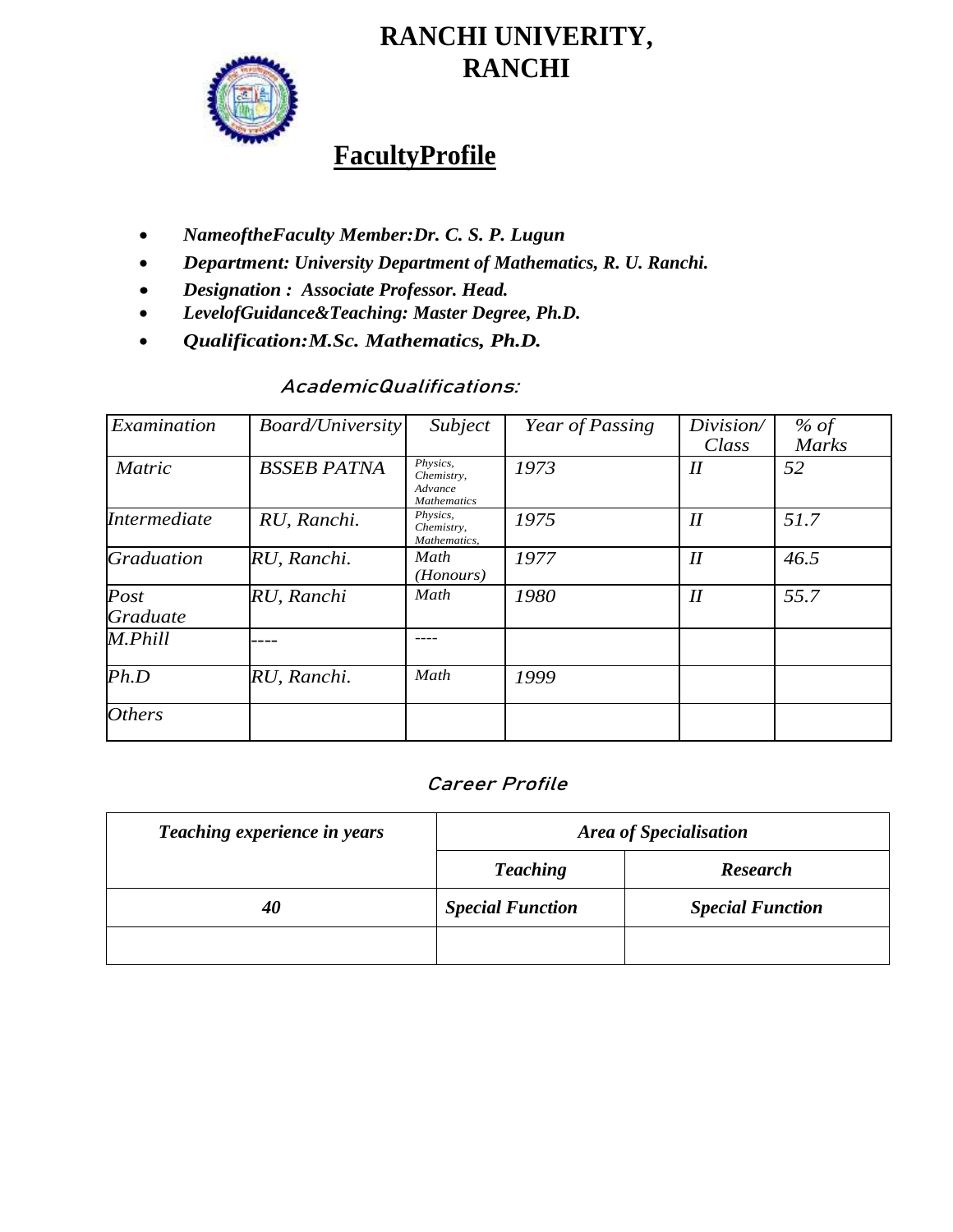#### *Research Guidance :M.Phil/Ph.D. /D.Sc. /D. Litt(May 2017 to till date):*

| Name of<br>Research<br><b>Scholar</b> | Registration No. &<br>Date | Topic of research<br>work                                                                                                                              | <i>Present Status</i><br>( <i>No. of Ph.D.</i><br>awarded<br>$\log$ ongoing) |
|---------------------------------------|----------------------------|--------------------------------------------------------------------------------------------------------------------------------------------------------|------------------------------------------------------------------------------|
| 1. Mr. Tarif Lugun                    | 24/11/2018                 | <b>A STUDY ON GENERALISED</b><br><b>FOURIER-WAVELET</b><br><b>TRANSFORM OVER A FINITE</b><br><b>FIELD IN THE WAVE MOTION</b><br>AND SIGNAL PROCESSING. | ON GOING                                                                     |
| 2. Mr. Ramjee<br>Sahu                 | 27/02/2019                 | <b>TO STUDY THE FAST FOURIER</b><br><b>TRANSFORM OVER FINITE</b><br><b>GROUP AND FIELD IN THE</b><br><b>FOURIER ANALYSIS.</b>                          | ON GOING                                                                     |

### *Books authored/Edited/Co-Author Chapter in Book (May 2017 to till date) (NO)*

| Name of Books Subjec | Sole or Co-<br>Author | <b>ISBN</b> | Date of<br>Publicatio | Name of<br>Publishers |
|----------------------|-----------------------|-------------|-----------------------|-----------------------|
|                      |                       |             | n                     |                       |
|                      |                       |             |                       |                       |
|                      |                       |             |                       |                       |

*Number of Research papers published in Journals/Periodical (May 2017 to till date)*

|     | (Nil)           |             |                 |                     |
|-----|-----------------|-------------|-----------------|---------------------|
| Sr. | Title with page | <b>ISSN</b> | Name of Journal | Date of Publication |
| No. | $N$ os.         |             |                 |                     |
|     |                 |             |                 |                     |
|     |                 |             |                 |                     |
|     |                 |             |                 |                     |
|     |                 |             |                 |                     |
|     |                 |             |                 |                     |

*No. of seminars/conferences/workshop attended/organised (May 2017 to till date):*

| (NIL)              |               |                        |  |  |
|--------------------|---------------|------------------------|--|--|
| Seminar/Conference | Date of       | National/International |  |  |
|                    | Participation |                        |  |  |
|                    |               |                        |  |  |
|                    |               |                        |  |  |
|                    |               |                        |  |  |
|                    |               |                        |  |  |